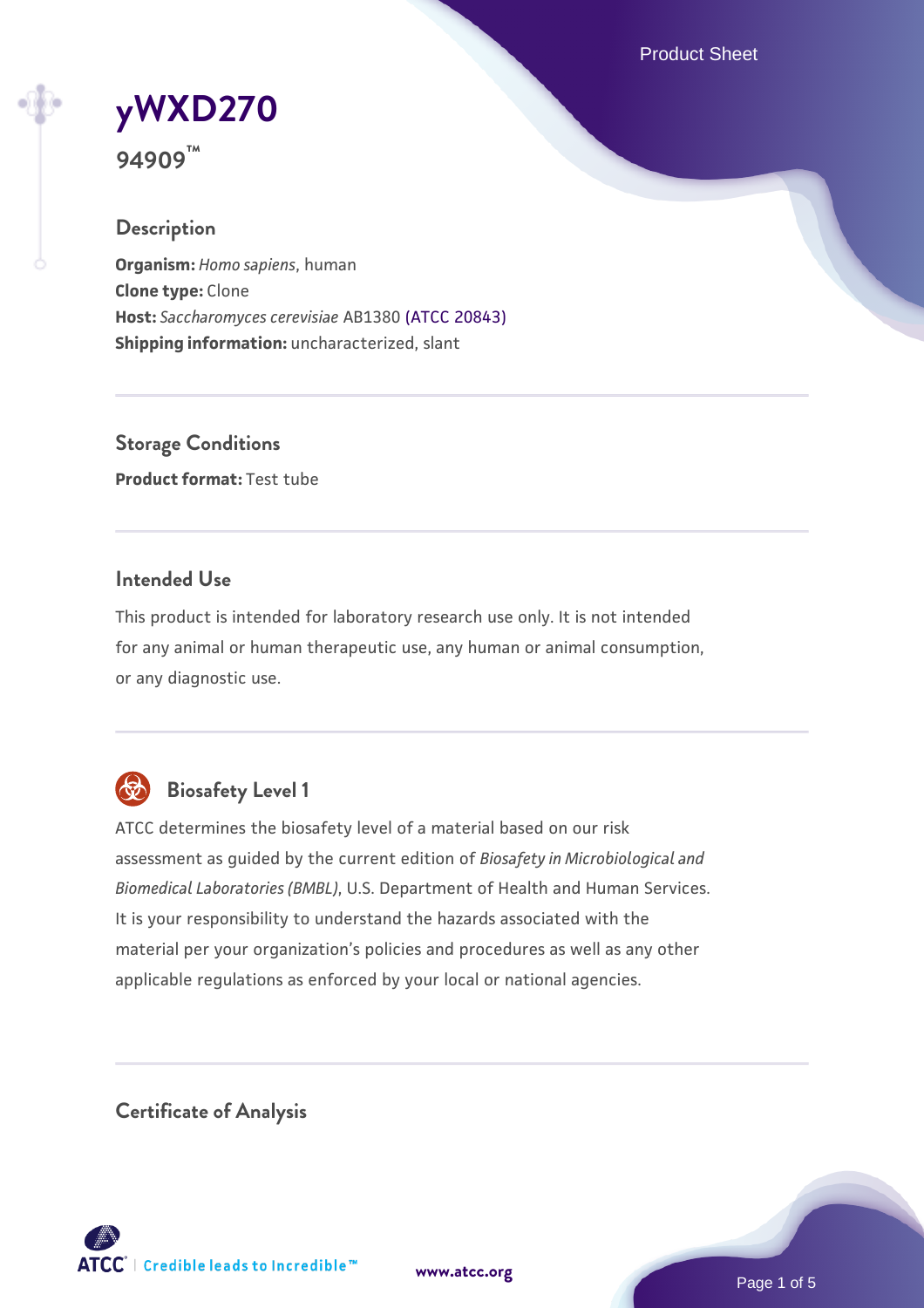

For batch-specific test results, refer to the applicable certificate of analysis that can be found at www.atcc.org.

#### **Insert Information**

**Type of DNA:** genomic **Genome:** Homo sapiens **Chromosome:** X X q24-q28 **Gene name:** DNA Segment, single copy **Gene product:** DNA Segment, single copy [DXS1898] **Gene symbol:** DXS1898 **Contains complete coding sequence:** Unknown **Insert end: Tagl** 

#### **Vector Information**

**Construct size (kb):** 50.0 **Intact vector size:** 11.700 **Vector name:** pYAC-RC **Type of vector:** YAC **Construction:** pYAC3, polylinker **Host range:** *Saccharomyces cerevisiae*; *Escherichia coli* **Centromere:** CEN4 **Cloning sites:** NotI; SacII; SalI; mLuI; ClaI; SnaBI; SmaI **Markers:** SUP4; HIS3; ampR; URA3; TRP1 Polylinker sites: Notl; SacII; SalI; mLuI; ClaI; SnaBI; SmaI **Promoters:** none **Replicon:** pMB1; ARS1

# **Growth Conditions**

**Medium:** 



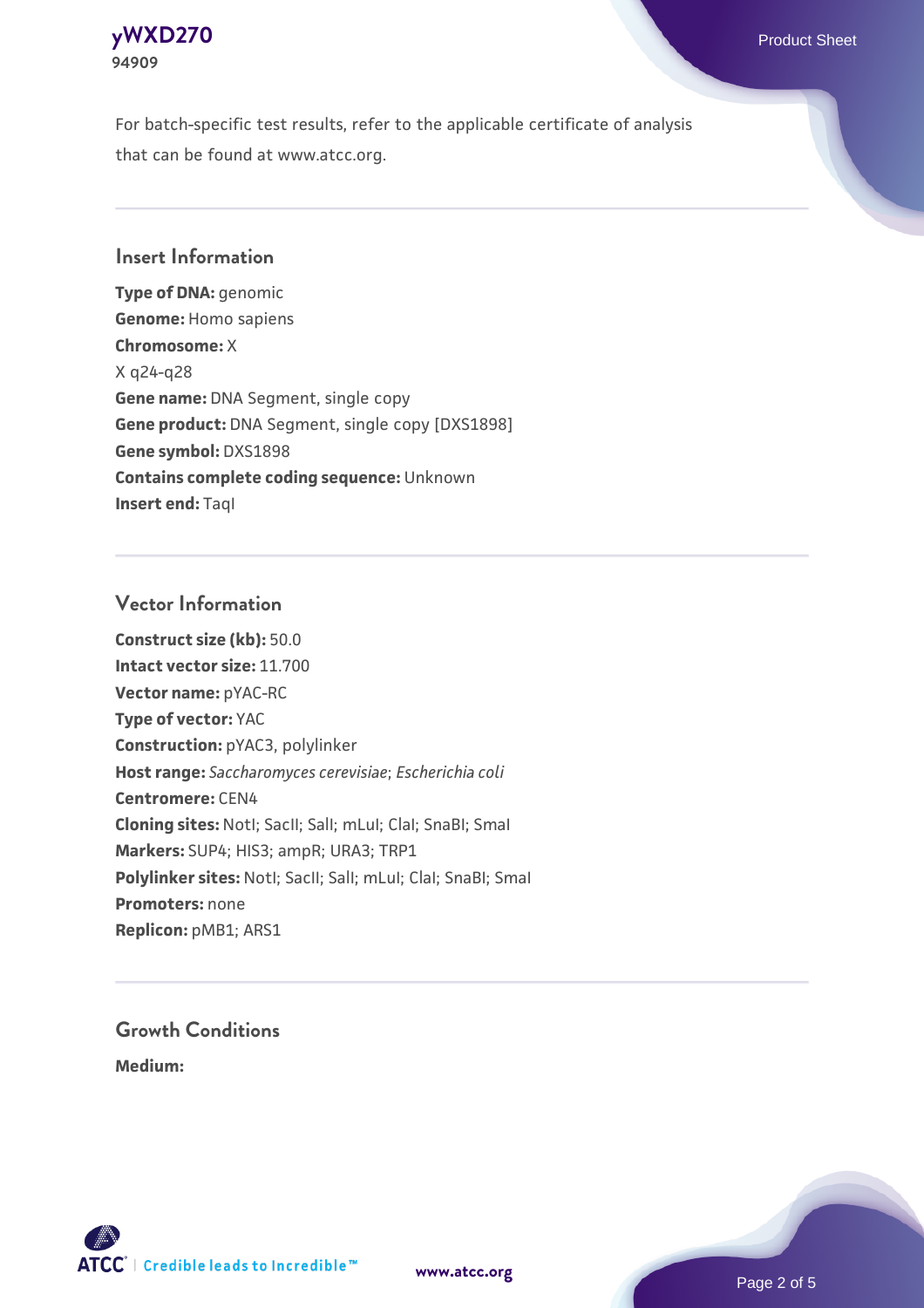**[yWXD270](https://www.atcc.org/products/94909)** Product Sheet **94909**

[ATCC Medium 1245: YEPD](https://www.atcc.org/-/media/product-assets/documents/microbial-media-formulations/1/2/4/5/atcc-medium-1245.pdf?rev=705ca55d1b6f490a808a965d5c072196) **Temperature:** 30°C

#### **Notes**

More information may be available from ATCC (http://www.atcc.org or 703- 365-2620).

#### **Material Citation**

If use of this material results in a scientific publication, please cite the material in the following manner: yWXD270 (ATCC 94909)

#### **References**

References and other information relating to this material are available at www.atcc.org.

#### **Warranty**

The product is provided 'AS IS' and the viability of ATCC® products is warranted for 30 days from the date of shipment, provided that the customer has stored and handled the product according to the information included on the product information sheet, website, and Certificate of Analysis. For living cultures, ATCC lists the media formulation and reagents that have been found to be effective for the product. While other unspecified media and reagents may also produce satisfactory results, a change in the ATCC and/or depositor-recommended protocols may affect the recovery, growth, and/or function of the product. If an alternative medium formulation or reagent is used, the ATCC warranty for viability is no longer

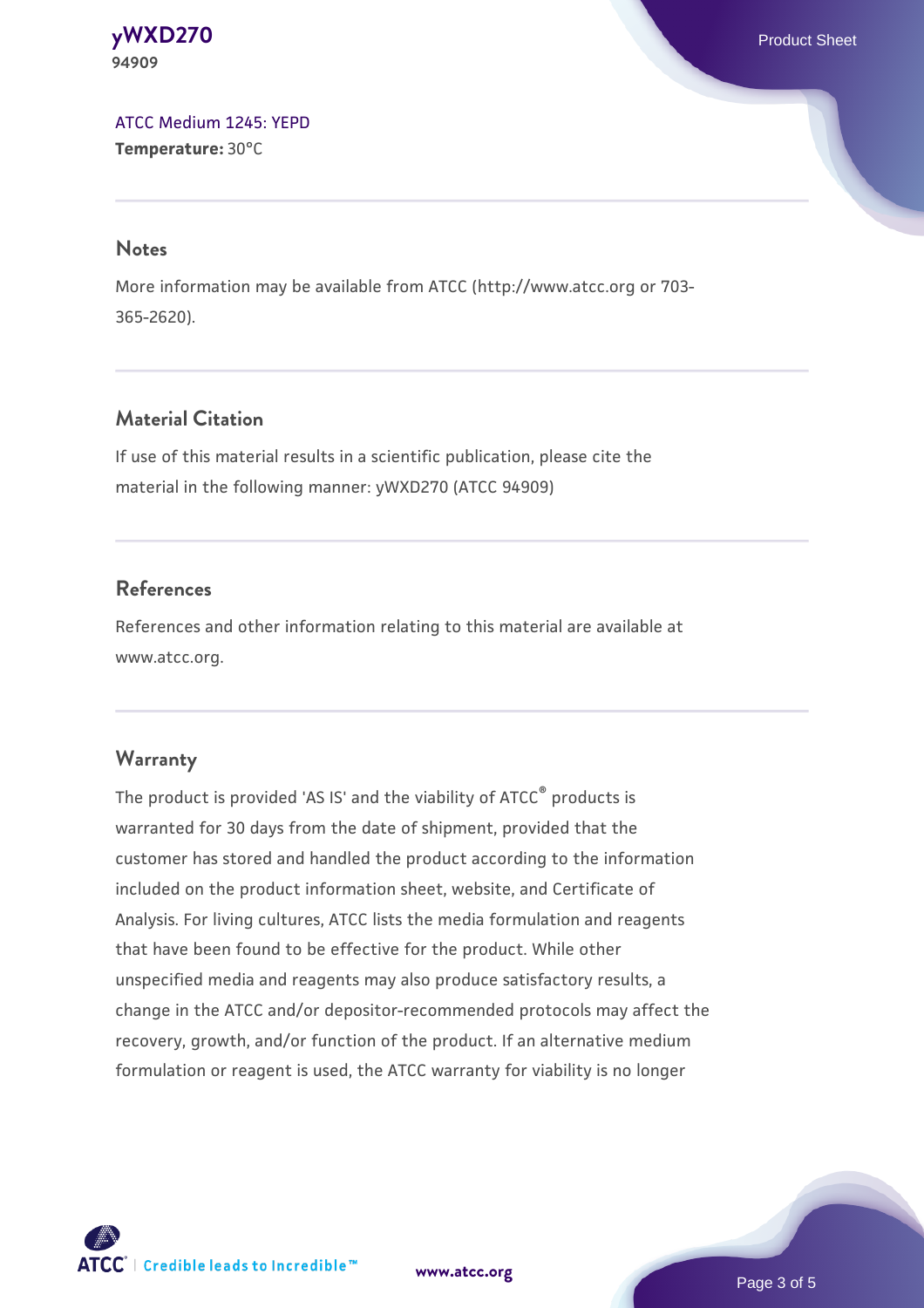**[yWXD270](https://www.atcc.org/products/94909)** Product Sheet **94909**

valid. Except as expressly set forth herein, no other warranties of any kind are provided, express or implied, including, but not limited to, any implied warranties of merchantability, fitness for a particular purpose, manufacture according to cGMP standards, typicality, safety, accuracy, and/or noninfringement.

#### **Disclaimers**

This product is intended for laboratory research use only. It is not intended for any animal or human therapeutic use, any human or animal consumption, or any diagnostic use. Any proposed commercial use is prohibited without a license from ATCC.

While ATCC uses reasonable efforts to include accurate and up-to-date information on this product sheet, ATCC makes no warranties or representations as to its accuracy. Citations from scientific literature and patents are provided for informational purposes only. ATCC does not warrant that such information has been confirmed to be accurate or complete and the customer bears the sole responsibility of confirming the accuracy and completeness of any such information.

This product is sent on the condition that the customer is responsible for and assumes all risk and responsibility in connection with the receipt, handling, storage, disposal, and use of the ATCC product including without limitation taking all appropriate safety and handling precautions to minimize health or environmental risk. As a condition of receiving the material, the customer agrees that any activity undertaken with the ATCC product and any progeny or modifications will be conducted in compliance with all applicable laws, regulations, and guidelines. This product is provided 'AS IS' with no representations or warranties whatsoever except as expressly set forth herein and in no event shall ATCC, its parents, subsidiaries, directors, officers, agents, employees, assigns, successors, and affiliates be liable for indirect, special, incidental, or consequential damages of any kind in connection with or arising out of the customer's use of the product. While reasonable effort is made to ensure authenticity and reliability of materials on deposit, ATCC is not liable for damages arising from the misidentification or



**[www.atcc.org](http://www.atcc.org)**

Page 4 of 5